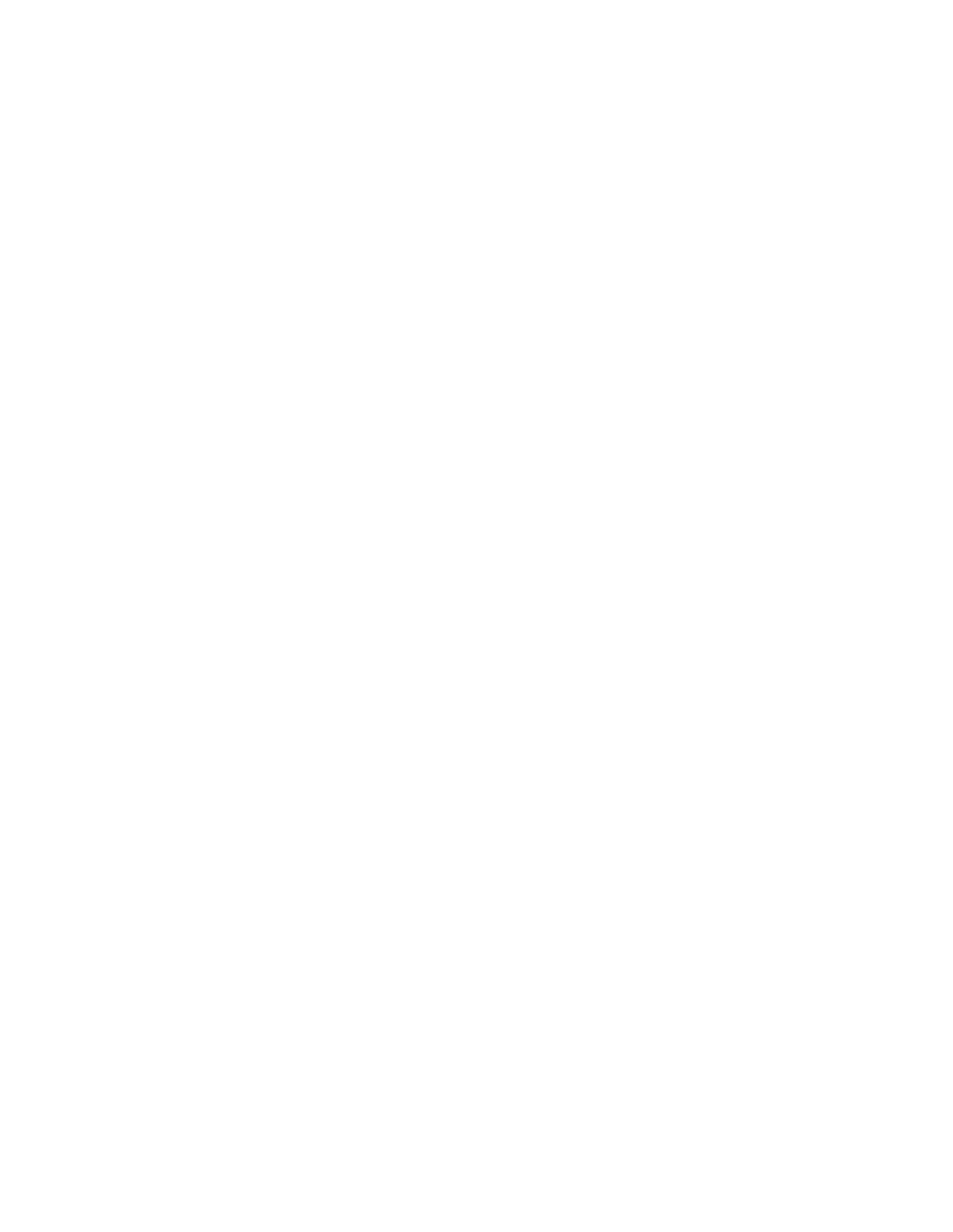## Tmax molded case circuit-breakers Dimensions T4 series

Overall dimensions T4



Drilling template for support sheet